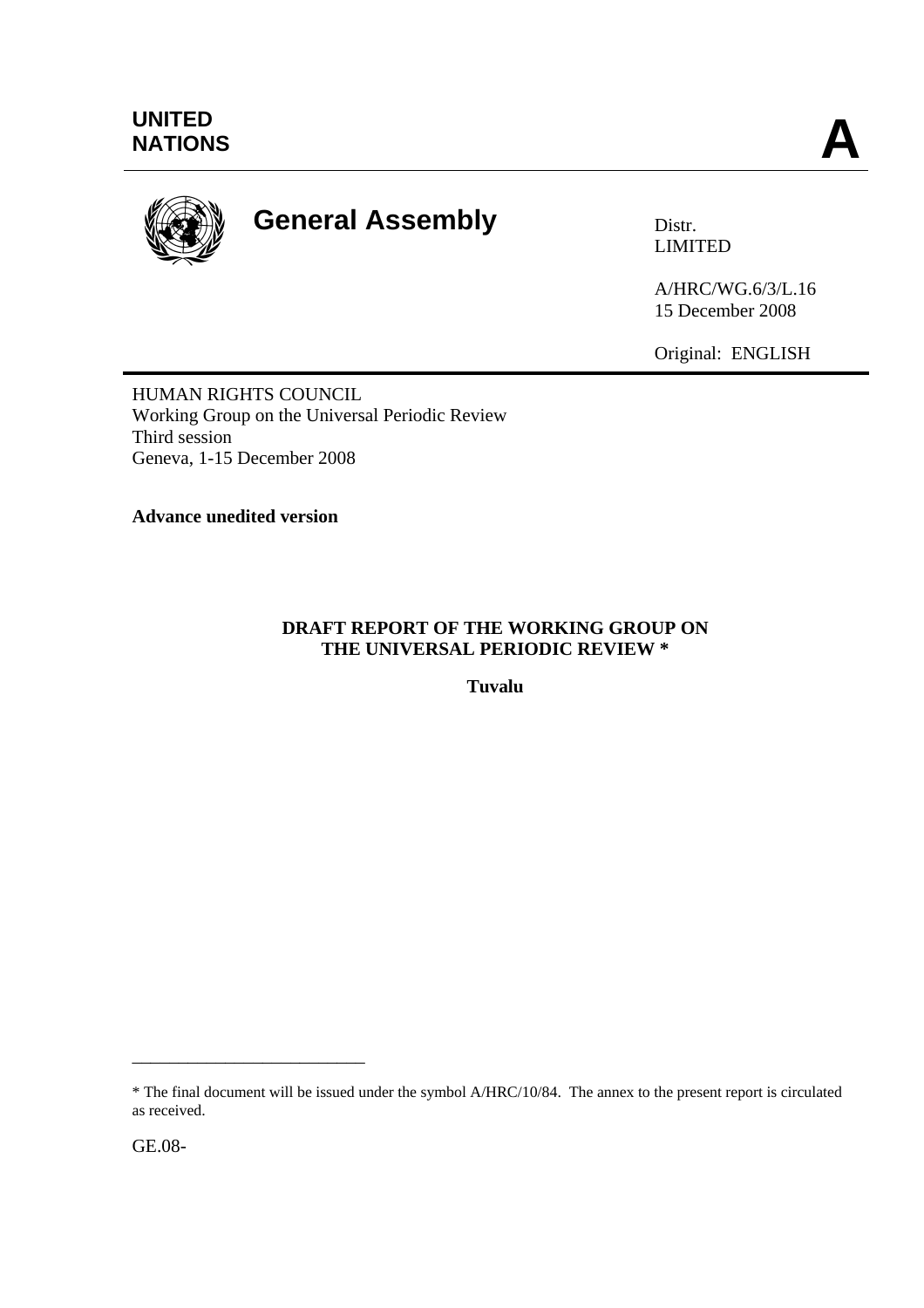## **CONTENTS**

|                                                                         | Paragraphs |  |                | Page |
|-------------------------------------------------------------------------|------------|--|----------------|------|
|                                                                         | $1 -$      |  | $\overline{4}$ | 3    |
| I. SUMMARY OF THE PROCEEDINGS OF THE REVIEW PROCESS                     |            |  | $5 - 66$       | 3    |
|                                                                         |            |  | $5 - 20$       | 3    |
| B. Interactive dialogue and responses by the State under review 21 - 66 |            |  |                |      |
|                                                                         |            |  |                | 15   |
| Annex                                                                   |            |  |                |      |

|--|--|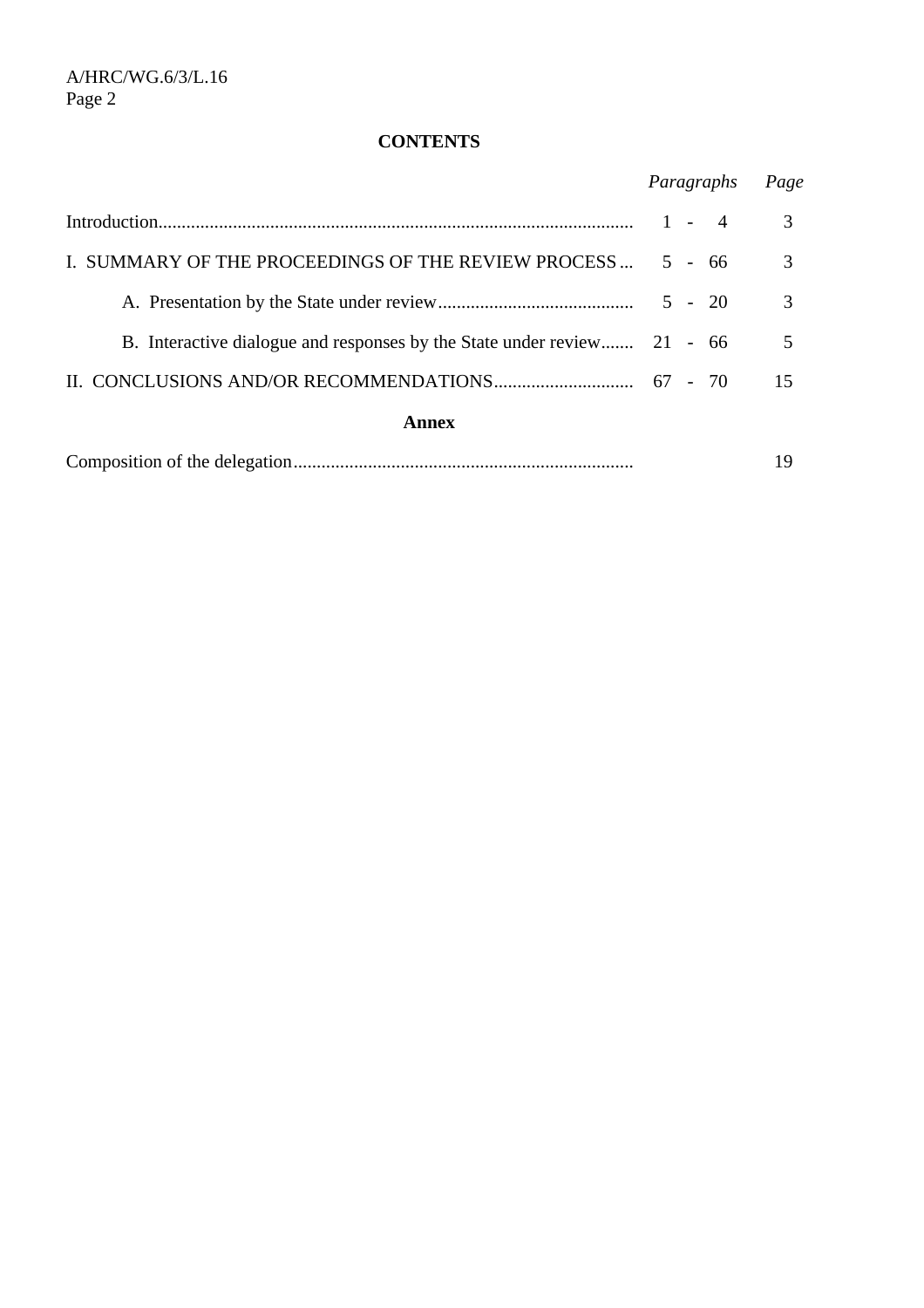## **Introduction**

1. The Working Group on the Universal Periodic Review, established in accordance with Human Rights Council resolution 5/1 of 18 June 2007, held its third session from 1 to 15 December 2008. The review of Tuvalu was held at the 16th meeting, on 11 December 2008. The delegation of Tuvalu was headed by H.E. Mr. Enele Sopoaga, Permanent Secretary, Department of Foreign Affairs and Labour. At its  $17<sup>th</sup>$  meeting, on 15 December 2008, the Working Group adopted the present report on Tuvalu.

2. On 8 September 2008, the Human Rights Council selected the following group of rapporteurs (troika) to facilitate the review of Tuvalu: Azerbaijan, Qatar and Zambia.

3. In accordance with paragraph 15 of the annex to resolution 5/1, the following documents were issued for the review of Tuvalu:

 (a) A national report submitted made in accordance with paragraph 15 (a) (A/HRC/WG.6/3/TUV/1);

 (b) A compilation prepared by the Office of the United Nations High Commissioner for Human Rights (OHCHR), in accordance with paragraph 15 (b) (A/HRC/WG.6/3/TUV/2);

 (c) A summary prepared by OHCHR, in accordance with paragraph 15 (c) (A/HRC/WG.6/3/TUV/3).

4. A list of questions prepared in advance by the Czech Republic, Denmark, Germany, Latvia, the Netherlands, Sweden and the United Kingdom of Great Britain and Northern Ireland was transmitted to Tuvalu through the troika. These questions are available on the extranet of the universal periodic review.

## **I. SUMMARY OF THE PROCEEDINGS OF THE REVIEW PROCESS**

### **A. Presentation by the State under review**

5. At the 16th meeting, on 11 December 2008, H.E. Mr. Enele Sopoaga, Permanent Secretary, Department of Foreign Affairs and Labour, presented the national report and made an opening statement. He affirmed the State's commitment to the universal periodic review and expressed appreciation to those who had provided support in the preparations.

6. The Head of Delegation referred to small island characteristics of Tuvalu and its unique vulnerability to challenges, particularly that posed by the threat of climate change and sea-level rise. The impact of globalization, as recently demonstrated by the hikes in fuel and food prices, was overwhelming, and Tuvalu expressed gratitude to its partners for their support, particularly its Pacific neighbouring partners. The continuing loss of vital land, destruction of food crops and contamination of ground water supply owing to seawater intrusion are everyday challenges to the realization of the economic, social and cultural rights of its citizens.

7. Tuvalu expressed its commitment to human rights and noted that many commitments are dependent on the availability of financial and technical resources. Its responsibilities to human rights are required by the Constitution, the Bill of Rights, the national sustainable development strategy and the national plan on the implementation of the Millennium Development Goals. Tuvalu is also committed to Pacific regional arrangements, particularly to the Pacific Plan, and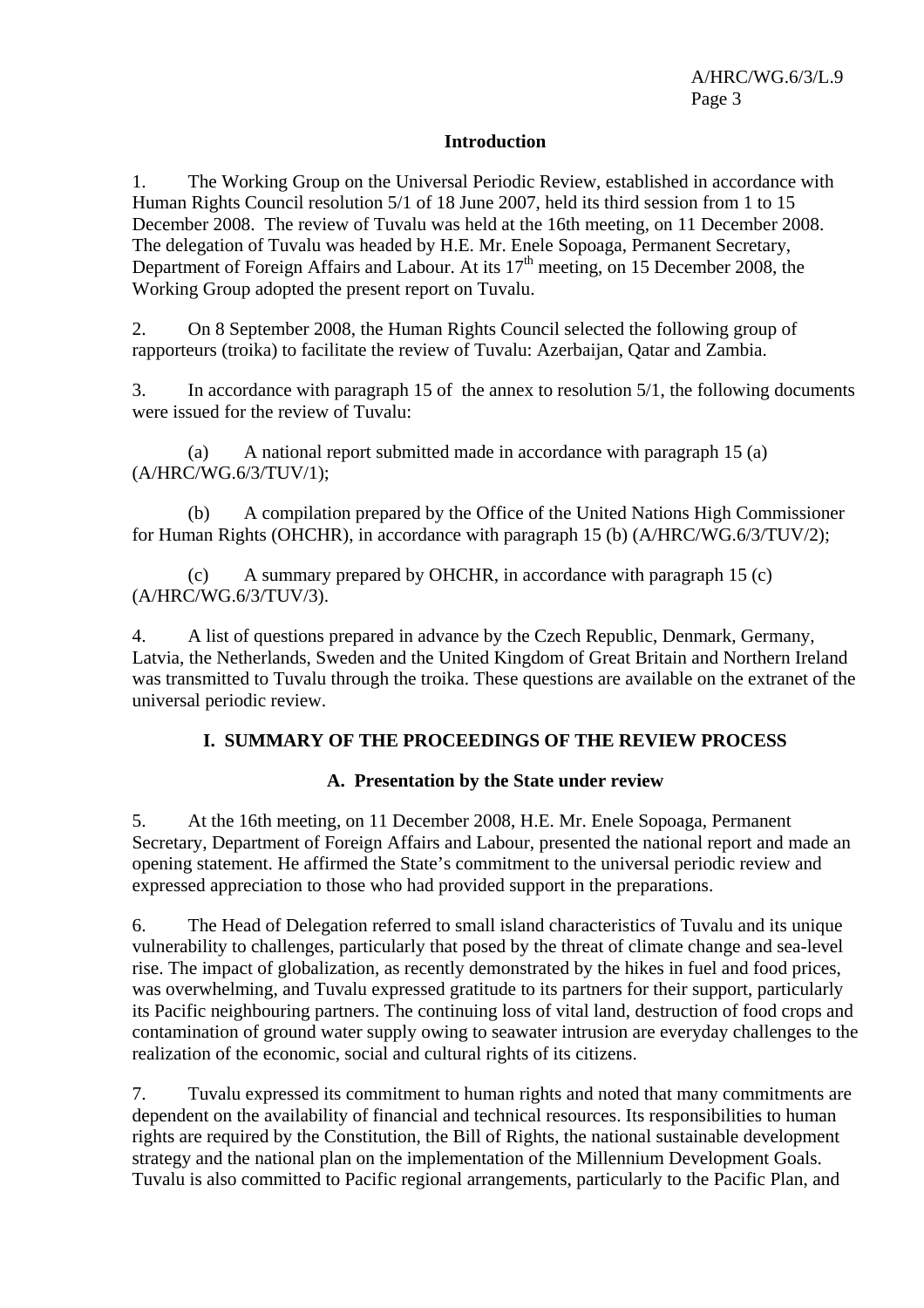A/HRC/WG.6/3/L.16 Page 4

to working with the Pacific Islands Forum and the Secretariat of the Pacific Community to promote human rights nationally and regionally.

8. Responding to questions sent in advance, Tuvalu stated that civil society was closely involved in consultations and considerations of the national report and expressed a commitment to initiating partnerships with stakeholders to build local capacities.

9. Among measures of the institutional framework, the Head of Delegation reported on the establishment of the people's lawyer office, training of young lawyers and expansion of the Attorney-General's office. Tuvalu supported the concept of establishing a national human rights mechanism, but added that this would have to be considered in the light of the availability of financial and technical resources to not only establish it but also to sustain the institution in the long run. As a practical solution, the Government considered pooling resources for a regional facility, and called on OHCHR to support this regional initiative. With regard to human rights training, community paralegals conduct grass-roots training on human rights and gender, and judges, magistrates and members of Parliament have received regional training. Tuvalu supported the availability of legal services through the people's lawyer office and training of lawyers to improve access to justice.

10. With regard to corruption and good governance, the Government expressed its full support for the work of the Auditor-General's office, but pointed out that all sectors of the State are underfunded.

11. Tuvalu reported that the State report had been submitted to the Committee on the Elimination of Discrimination against Women and that the report for the Committee on the Rights of the Child was in its final stages. Recommendations by both Committees have already been or are being implemented, inter alia, through the educational master plan of action and the women policy.

12. Tuvalu was well aware of the need to keep domestic laws and cultural practices consistent with international conventions, and strived to ensure that there are adequate resources to enable the Government to implement and harmonize laws.

13. The Head of Delegation noted that the Constitution does not currently mention that discrimination on the basis of gender is prohibited. Referring to culture and land issues, Tuvalu is considering amending the Constitution by including sex-gender discrimination and introducing a clause protecting customary land inheritance laws.

14. While stating that Tuvalu respects the rights of persons of all sexual orientations, the Head of Delegation stated that the question of legal protection in the Constitution will need to be carefully considered, and that Tuvalu is open to discussion and to relevant actions.

15. The Government is currently collecting data on domestic violence against women. In 2007, the Tuvalu High Court made a decision on what was perhaps the first sexual harassment case in the Pacific. The Court recognized the common law tort of sexual harassment and ruled in favour of the female employee.

16. In Tuvalu, education is free and compulsory for primary school up to year 8, and there are provisions for free health care and language rights.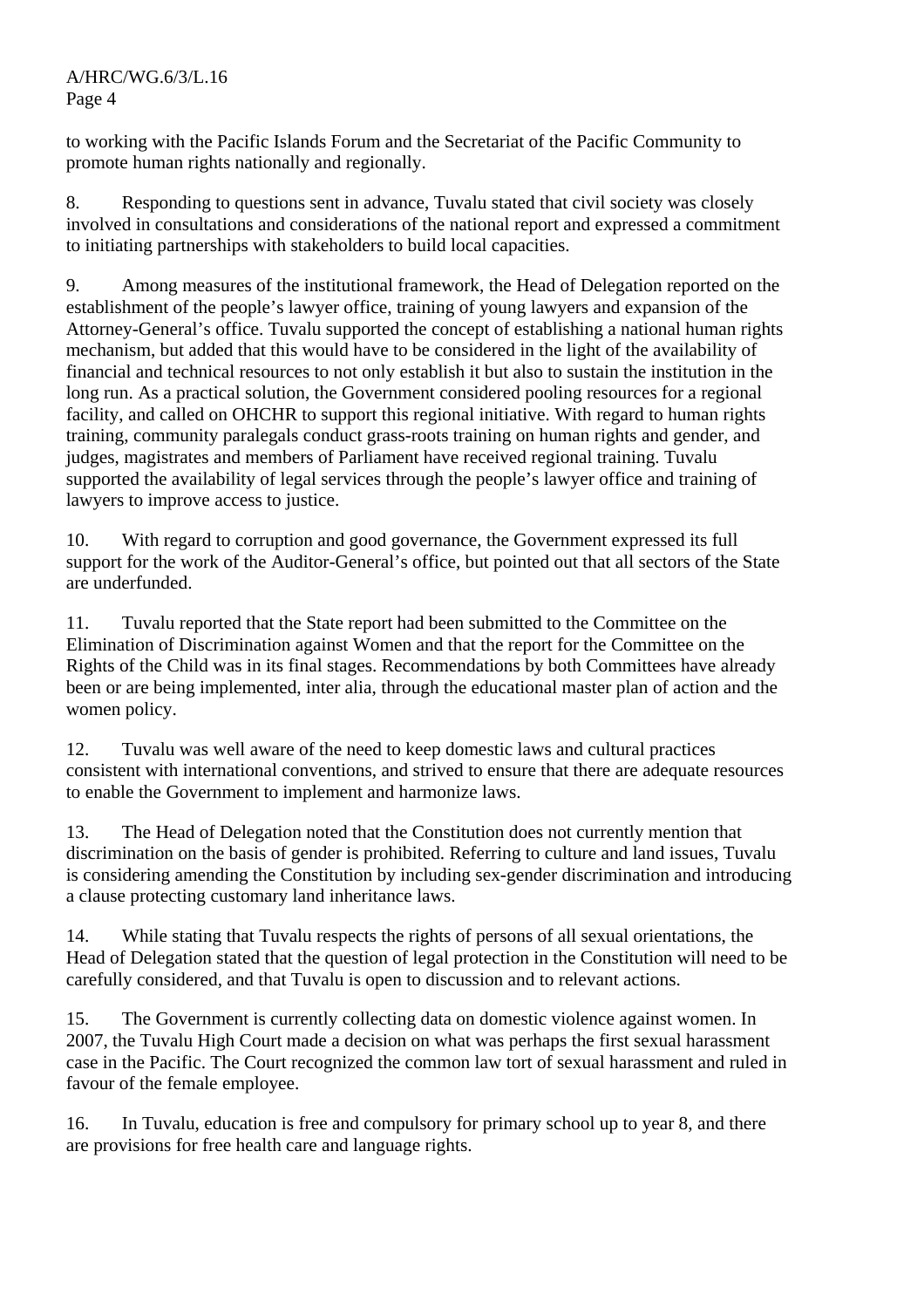17. Tuvalu believed that the 1951 Convention relating to the Status of Refugees was not relevant to the country. The Government stands ready, if necessary, to act appropriately within its limited capacities.

18. While stressing that Tuvalu has no objection to the substance of the International Covenant on Civil and Political Rights and the International Covenant on Economic, Social and Cultural Rights, the Government did not have the resources required to report on or implement these and many other international conventions. If provided with resources, the ratification would be a matter of course. On the question of the ratification of the Optional Protocol to the Convention against Torture and Other Cruel, Inhuman or Degrading Treatment or Punishment, the Government was not aware of any act of torture in Tuvalu.

19. Tuvalu would certainly consider extending invitations to special procedures mandateholders, provided that it does not create extra financial burden on the State.

20. Acutely aware of the impact of climate change on human rights, Tuvalu reported on its participation and active engagement in various forums, including the United Nations Framework Convention on Climate Change and the Kyoto Protocol. In 2007, Tuvalu produced a national blueprint on climate change and will continue to pursue all avenues to ensure that the effects of climate change do not affect the rights of Tuvaluans to their existence and remain on their islands.

## **B. Interactive dialogue and responses by the State under review**

21. During the interactive dialogue, statements were made by 23 delegations. A number of delegations thanked the Government for the comprehensive and transparent national report, and its clear presentation and responses to advance questions on the human rights situation in Tuvalu. Statements were made welcoming Tuvalu's commitment to the universal periodic review process, its constructive participation and the noteworthy and extensive consultations with stakeholders in the preparation of the national report. A number of delegations praised the State's efforts to improve its human rights situation and also appreciated its development challenges as a small island State and its vulnerability to climate change.

22. Switzerland welcomed the State's very good performance in covering the basic needs of the population with virtually universal access to basic health care and education. It observed that women's rights are not sufficiently protected and promoted in national legislation, particularly when it comes to marriage, divorce, custody of children and inheritance. Switzerland recommended that Tuvalu eliminate any legislation that discriminates against women, implement the relevant recommendations of the Committee on the Elimination of Discrimination against Women, and introduce a gender-specific dimension in the anti-discrimination provision of the Constitution. It also noted that Tuvalu has only ratified two international human rights treaties. Switzerland recommended that Tuvalu ratify, in particular, the International Covenant on Economic, Social and Cultural Rights, the International Covenant on Civil and Political Rights and the Convention against Torture. While non-ratification is primarily due to the technical difficulties involved in reporting to treaty bodies, Switzerland stated that it stands ready to provide technical assistance in the preparation of such reports. Switzerland welcomed additional information on the constitutional Charter of Rights in Tuvalu, which allows for limitations and restrictions when certain practices threaten the State's values. More detailed information was requested on the types of practices involved and what restrictions would apply. It commended Tuvalu on its efforts to mitigate the effects of climate change on the enjoyment of human rights,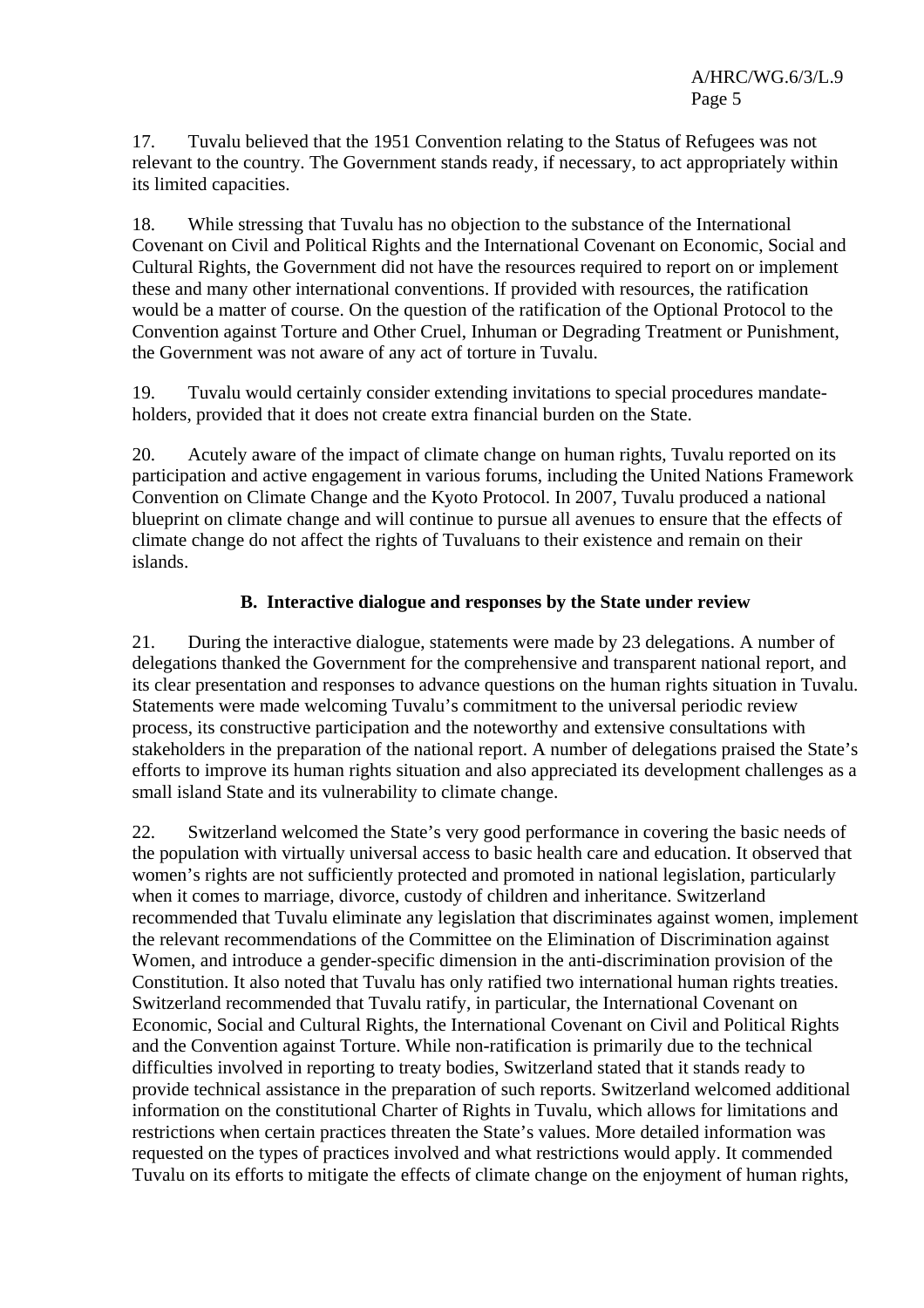and recommended that it step up efforts to raise the awareness of the population of the impact of climate change and involve the population more in the decision-making processes for mitigating and adapting to the consequences of such changes.

23. The Philippines referred to the provision of free universal access to medical services and primary education as progressive measures. It noted the indication that Tuvalu may be interested in establishing an independent national human rights institution, and expressed that the Philippines would welcome engaging in a cooperative dialogue on the matter. It recalled that the possibility of provision of technical assistance could also be explored, and that the universal periodic review is a means by which countries can identify areas of common interest and establish capacity-building partnerships. The Philippines greatly appreciated the State's principled stance to raise awareness of the need to combat climate change, which threatens all aspects of life, especially in island nations. The Philippines recommended that Tuvalu continue to play an active role in promoting international cooperation to combat climate change. It appreciated that the national report indicated that more needed to be done to improve women's rights in domestic law and to counter discrimination based on belief. The Philippines recommended that Tuvalu continue to strengthen measures to promote the equal rights of women and to counter discrimination. It expressed awareness that ratification of international human rights treaties can be a heavy burden on small countries with limited institutional and resource capacities. Nevertheless, the Philippines encouraged Tuvalu to consider possible ratification of the International Covenant on Civil and Political Rights and the International Covenant on Economic, Social and Cultural Rights.

24. Turkey stated that the three basic documents of the review demonstrated that the overall performance of Tuvalu in the field of human rights is positive. It understood that capacitybuilding and technical assistance are fundamental requirements for further progress. It noted that legislative reform on the punishment of sexual abuse of children, land and family laws appear to be the main priorities, and believed that the State's intention to establish a national human rights commission and a human rights office is remarkable. Turkey recommended that Tuvalu continue its cooperation with OHCHR, with a view to making necessary improvements in these fields. It praised Tuvalu, especially with regard to access to basic health services and formal education. Turkey encouraged the Government to continue to work with the civil society, as well as OHCHR, particularly towards the elimination of gender-based discrimination and other appropriate areas.

25. The Netherlands noted that although Tuvalu attaches importance to transparency, the laws against corruption are rather weak and the Auditor's Office which oversees the Government expenditure is underfunded. It asked if Tuvalu envisaged actions to improve transparency, and if the Government was willing to establish contacts with Transparency International. In noting that violence against women is often overlooked because of the absence of data, the Netherlands was pleased to hear that Tuvalu is collecting data about domestic violence against women and asked whether the Government was willing to act upon the outcome of the collected data. It noted with appreciation that the law in Tuvalu explicitly prohibits discrimination on the basis of race, colour or place of origin. While noting, however, that discrimination on the basis of gender is not prohibited, it considered that the position of women is improving. The Netherlands recommended that Tuvalu adopt a law that prohibits discrimination on the basis of gender. While commending Tuvalu for a law that provides for granting asylum, the Netherlands noted that lawfully justified asylum-seekers face difficulties with the implementation of this law and recommended that the Government improve the implementation of its law in this respect.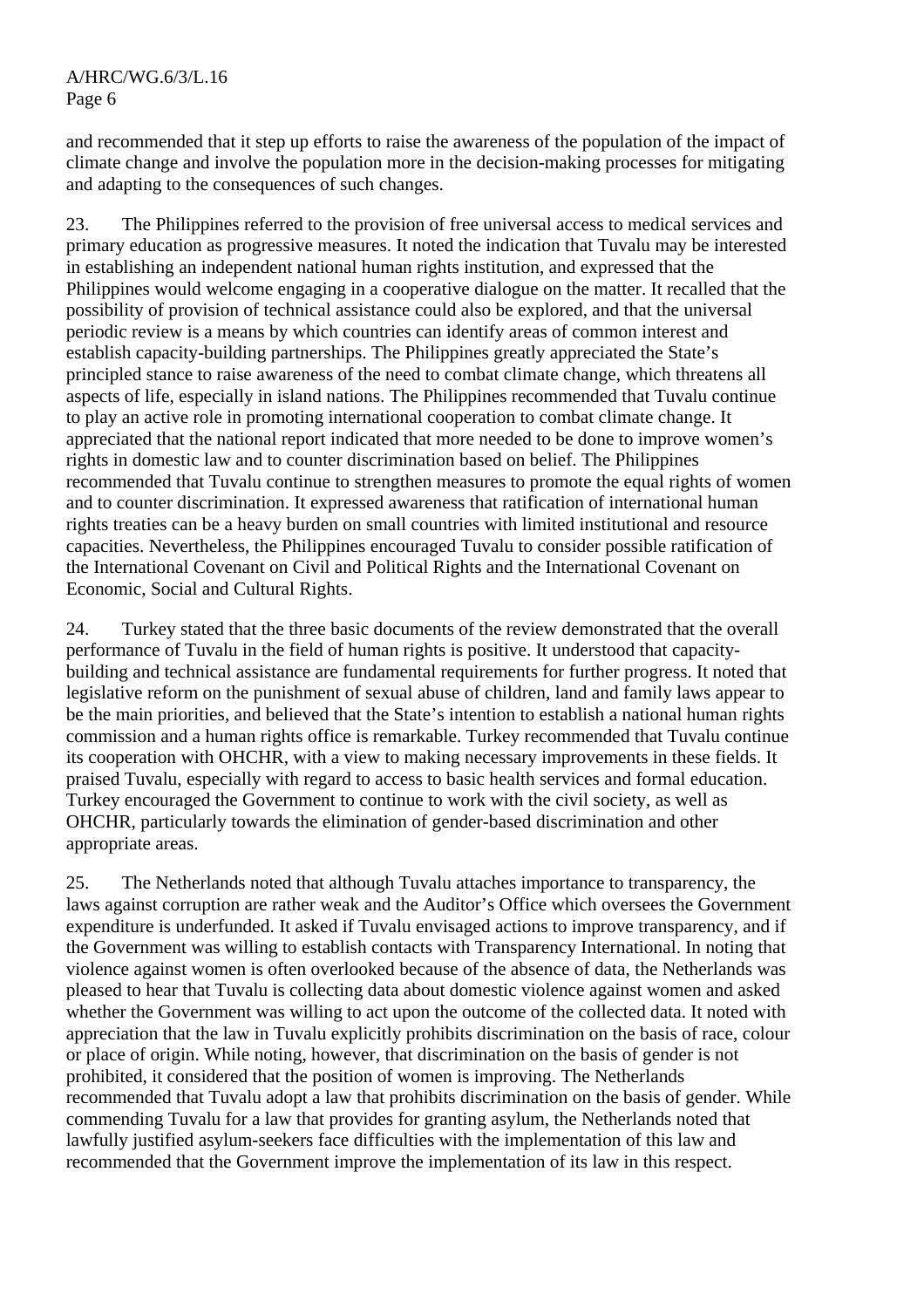26. Slovenia noted that Tuvalu, according to the United Nations Development Assistance Framework report, generally respects the human rights of its citizens and that society is largely egalitarian, while some forms of discrimination exist, particularly with regard to women. While welcoming the State's cooperation with the Committee on the Elimination of Discrimination against Women, Slovenia was concerned that, owing to traditional values, the Constitution does not recognize freedom from discrimination on the grounds of gender. It noted that women are consequently lawfully subject to various forms of discrimination, namely a subordinate role and limited job opportunities. Slovenia was particularly concerned about the discrimination that women face in the laws relating to land inheritance. Slovenia asked about measures taken to review all relevant laws that discriminate or have a negative impact on women and to bring them into line with the standards of the Convention on the Elimination of All Forms of Discrimination against Women. Slovenia noted that Tuvalu had only ratified the latter Convention and the Convention on the Rights of the Child of international human rights treaties. Slovenia recommended that Tuvalu consider ratifying other key treaties, particularly the International Covenant on Civil and Political Rights and the International Covenant on Economic, Social and Cultural Rights.

27. Italy stated that the review process is a useful opportunity for Tuvalu to directly experience the functioning of the international human rights system. It noted from the compilation report prepared by OHCHR that, in some parts of the territory, there are limitations to freedom of religion and worship. Italy was interested to know what measures the Government intends to take to ensure that all religious groups receive equitable treatment, with particular regard to access to State-owned information media, which plays a fundamental role in reaching people living on the outer islands. Italy recommended the accession of Tuvalu to the International Covenant on Civil and Political Rights and the International Covenant on Economic, Social and Cultural Rights. Italy also recommended that Tuvalu incorporate fully into its legislation the provisions of the Convention on the Rights of the Child to enhance the protection of children's rights in the country.

28. New Zealand noted that Tuvalu generally respects the human rights of Tuvaluans, particularly under the 1986 Constitution. It noted the absence of an independent human rights body responsible for promoting and protecting human rights, including raising awareness of human rights, and asked whether Tuvalu had planned to address this institutional gap. New Zealand recommended that Tuvalu consider appointing an Ombudsman with responsibility for investigating alleged violations of human rights as a short-term measure. It noted that this model had been employed successfully by other small Pacific countries with capacity constraints. New Zealand remained concerned about the subordinate position of women in society, and noted that the 1986 Constitution does not specifically prohibit discrimination against women. New Zealand strongly recommended that Tuvalu amend the Constitution to include freedom from discrimination on the grounds of sex. New Zealand also recommended that Tuvalu develop a comprehensive strategy to reduce domestic violence, including raising public awareness of the issue and identifying ways to combat such violence. It also noted that Tuvaluan law does not prohibit discrimination on the basis of physical, mental, intellectual or sensory impairment. New Zealand recommended that Tuvalu amend the Constitution to prohibit discrimination against persons with disabilities.

29. Mexico appreciated the commitment of Tuvalu to achieving the Millennium Development Goals, many of which had already been met. It observed from the national report that the legal framework incorporates customary law but excludes those precepts which may be perceived as violations of human rights. Mexico also appreciated that, in domestic legislation,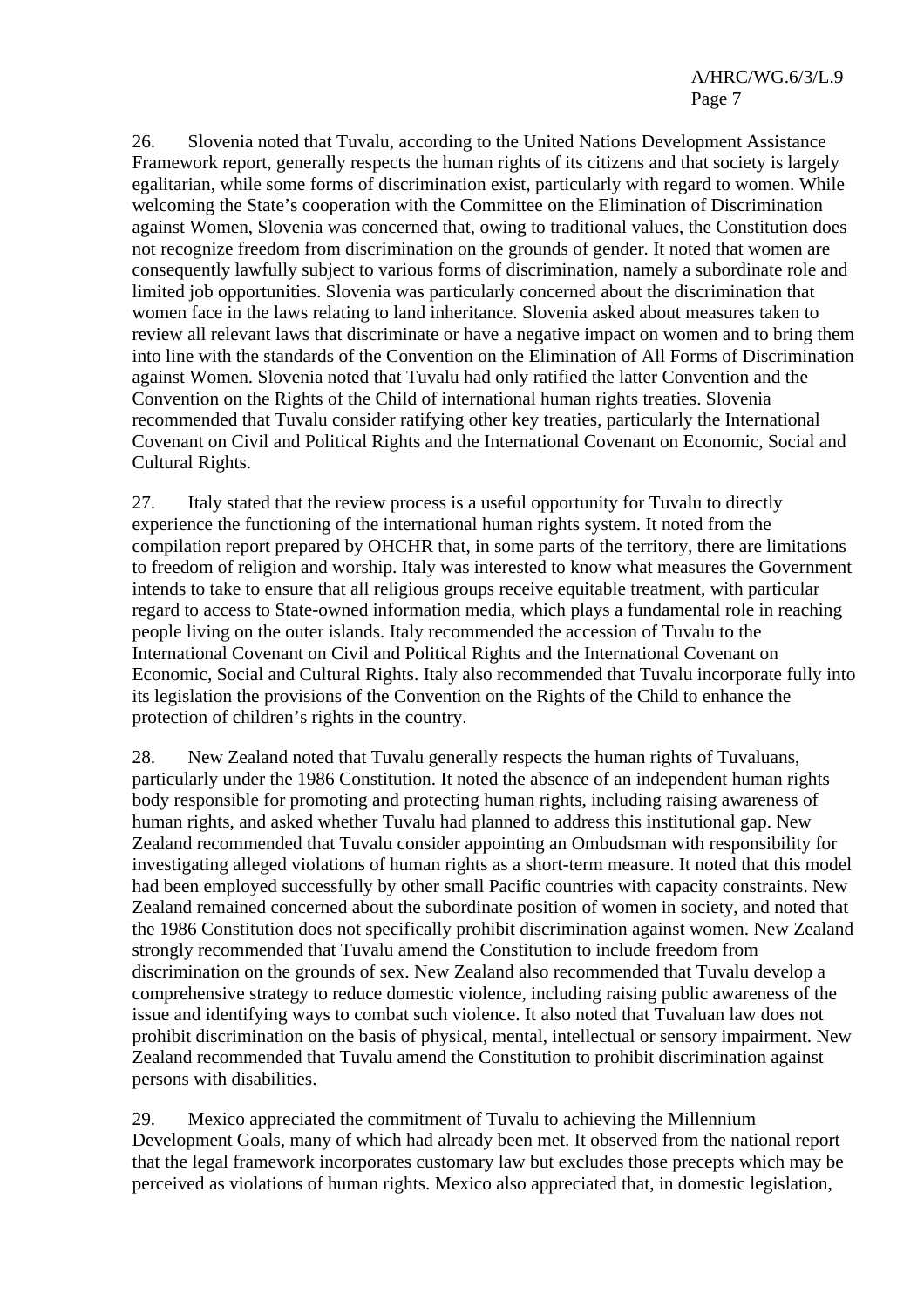should a law be open to more than one interpretation, preference will always be given to the interpretation compatible with its international obligations, in particular in the field of human rights. Mexico recommended that these features be singled out in the report on the State review as good practices in the field of human rights. It noted that some of the major challenges facing Tuvalu concern non-discrimination, children's rights, freedom of religion, cases of statelessness, corporal punishment and inheritance, among others. It noted that Tuvalu has only ratified two human rights instruments, and recommended that consideration be given as a matter of priority to ratification of at least the two international covenants on civil and political, and economic, social and cultural rights, respectively. Mexico recommended that a standing invitation be extended to human rights special procedures, incorporate in its legislation, at all levels, including in the Constitution, provisions banning discrimination on grounds of sex and gender. Furthermore, Mexico recommended that Tuvalu reform the Penal Code to cover offenses as sexual abuse against minors and eliminate corporal punishment. It also expressed the wish that Tuvalu ensure that the necessary resources are made available to the Ombudsman, which was established under the Paris Principles in 2006, as soon as possible, so that it can begin functioning.

30. Japan applauded Tuvalu for its efforts to protect the rights to education and access to health care, ratification of the Convention on the Rights of the Child and the Convention on the Elimination of All Forms of Discrimination against Women, and many international human rights commitments, including the Beijing Platform of Action. Japan noted that Tuvalu had not yet ratified several major human rights treaties, including the International Covenant on Civil and Political Rights, the International Covenant on Economic, Social and Cultural Rights, the Convention against Torture and the International Convention on the Elimination of All Forms of Racial Discrimination. Japan hoped that Tuvalu would ratify these treaties expeditiously and recommended that it make good use of technical assistance from OHCHR to do so. It welcomed the State's submission of its initial report to the Committee on the Elimination of Discrimination against Women and its efforts to guarantee the provisions of the governing Convention with corresponding domestic legislation. Japan asked for more information about measures in place to improve the human rights situation of women and eliminate existing discrimination. Regarding human rights education, especially on educational activities to promote freedom of religion and expression on the outer islands and capacity-building for police officers, Japan asked about measures taken as well as what efforts were planned for the future.

31. The Czech Republic thanked the State for its responses to advance questions, especially concerning the institutional framework and awareness-raising programmes. On this occasion, it recommended that (a) Tuvalu issue and implement a standing invitation to all special procedures. With regard to the protection of the right to privacy and non-discrimination, it recommended (b) the decriminalization of consensual same-sex activity between adults and the adoption of measures to promote tolerance in this regard, which would also facilitate more effective educational programmes for the prevention of HIV/AIDS. The Czech Republic recommended that Tuvalu (c) effectively strengthen its human rights institutional framework and further promote concrete programmes to raise awareness on human rights.

32. Germany recognized the efforts made and accomplishments made regarding the promotion of human rights in Tuvalu. It referred to the State's national report and the initial statement noting that women's rights are not adequately protected by domestic law. Germany referred to the mention that discrimination on grounds of gender is not prohibited by law but that the Government is considering amending the Constitution. Germany recommended that Tuvalu stay strongly committed to the issue and further discussion leading to an amendment of the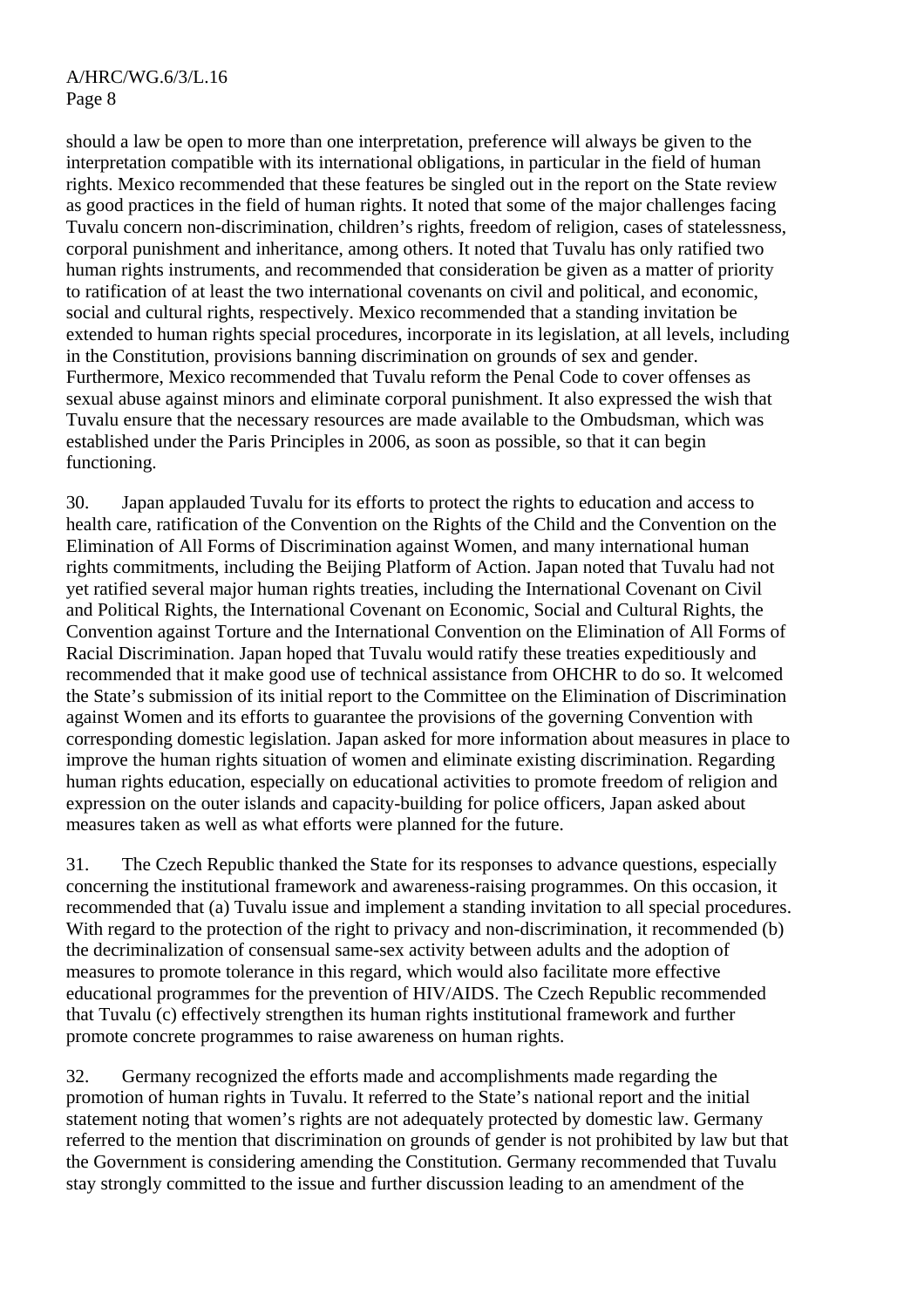Constitution to prohibit discrimination based on sex and gender. Germany asked about people on the outer islands, and with regard to a trust fund set up to strengthen their situation. It asked for Tuvalu to elaborate on the measures taken in this regard, especially to ensure improved access for people living in those regions to the administration and judicial system.

33. Australia recognized the challenges that Tuvalu faces, including in terms of having the necessary resources to implement national human rights programmes, and considered it particularly commendable the manner in which Tuvalu adheres to the Charter of the United Nations and the Universal Declaration of Human Rights. Australia noted that the Tuvalu National Council of Women is increasingly concerned by the slow progress made by the Government towards ratification of human rights treaties and their supporting Optional Protocols. In this regard, Australia recommended in particular that Tuvalu sign the International Covenant on Civil and Political Rights and the International Covenant on Economic, Social and Cultural Rights. It welcomed advice from the delegation regarding the grass-roots training on human rights and gender being carried out by the Tuvalu legal rights training officer. It noted reports, however, that some laws indirectly allow for lawful discrimination on the grounds of sex or gender. Australia recommended that Tuvalu implement effective means to ensure greater public awareness of the issues of domestic violence and gender discrimination and encourage greater involvement of Government agencies and civil society in efforts to address these issues.

34. Responding to issues raised, Tuvalu thanked delegations for extending words of understanding and appreciated the questions and recommendations. Regarding the issue of discrimination against women, the Head of the Delegation expressed that the Government committed itself to collaborating with the stakeholders with a view to make appropriate amendments to the Constitution and noted that work is in progress.

35. The Attorney-General of Tuvalu provided further clarification related to the treatment of women and possible discrimination under the law. She noted that issues were raised as regards women's rights and their marginalization and discrimination in relation to adoption, marriage, custody and land issues. She stated that the laws stem from the Constitution, which has no provision for the prohibition of discrimination on the basis of sex, and stressed that these laws were currently under review.

36. The Head of Delegation reiterated Tuvalu's full commitment to ratify the main human rights treaties and stated that it would do so and implement them once resources are available.

37. With reference to the right to information and provision of services to people on the outer islands and the role of the Tuvalu Trust Fund in that regard, the Head of Delegation affirmed that the Government needs to serve the interests of those living on the outer islands. The Tuvalu Trust Fund was established with the cooperation of the United Kingdom, New Zealand, Australia, Japan and the Republic of Korea and to some extent also Tuvalu. The Fund was meeting the much needed budgetary support to ensure the continuation of vital services for the people on the outer islands. He explained that a branch of the Fund was set up to serve the immediate needs of the outer islands and that funds were managed prudently and properly.

38. Concerning discrimination on the basis of religion, the Head of Delegation confirmed that Tuvalu fully accepted and recognized the rights of different denominations to worship and practice their religions. He noted the need to harmonize religions with traditional practices to sustain and maintain order in the islands, and that the Government recognized the need to ensure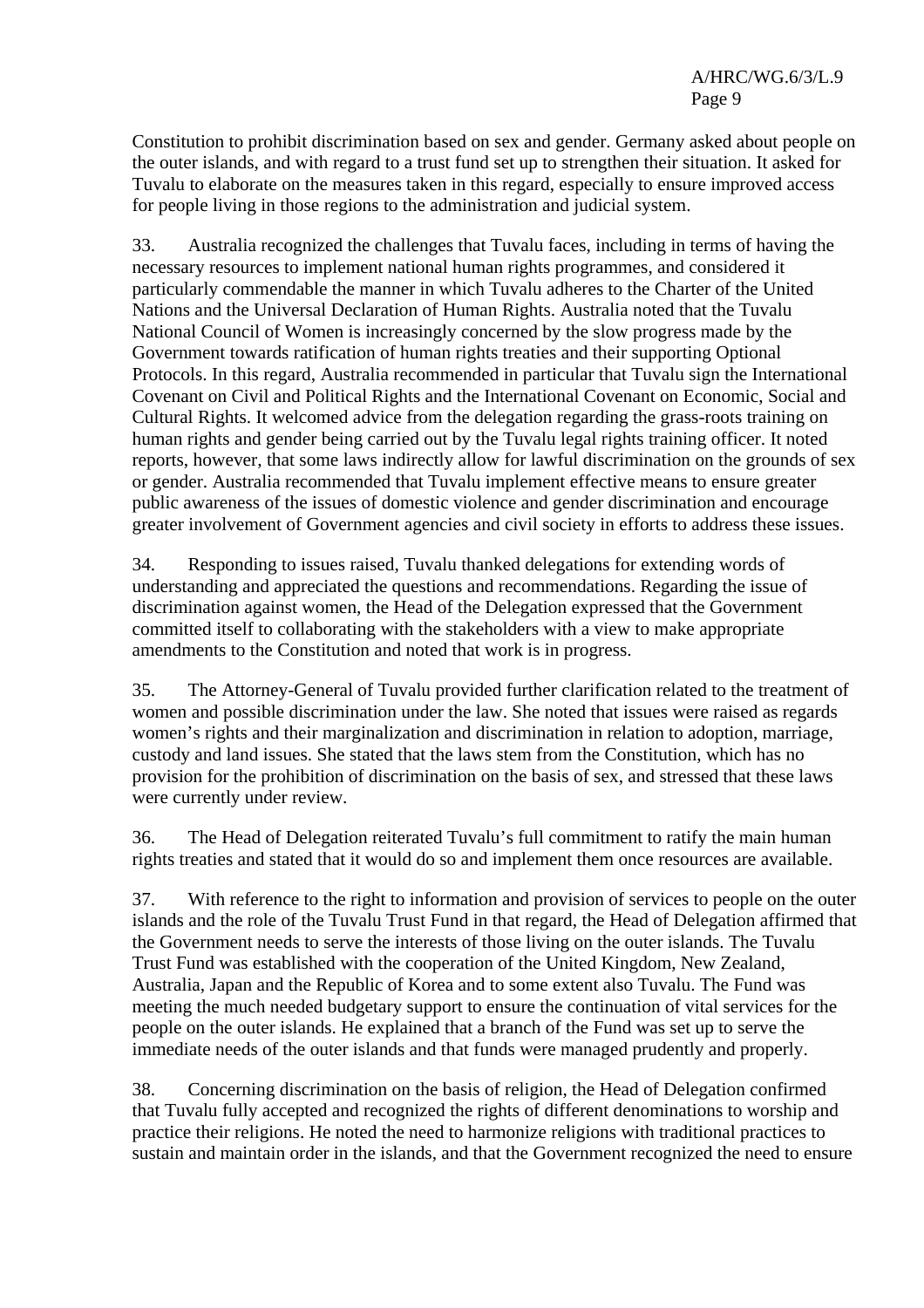the rights of people to worship are well protected and is fully committed to addressing where there have been omissions.

39. In relation to concerns raised about discrimination on the basis of sex and land ownership Tuvalu highlighted that further consultations between the Government and all stakeholders are absolutely necessary to ensure peace and order before these issues can be legally provided for in the laws of Tuvalu.

40. Tuvalu reaffirmed an awareness of the practicality of an office of the Ombudsman as a possible initial step to address human rights issues in Tuvalu, and that the Government was considering such a proposal within the constraints of resources available.

41. The Head of Delegation confirmed that the issue of corporal punishment was being addressed as part of efforts of the Government to harmonize domestic laws and practices with the requirements of international human rights standards. He noted that, at the same time, the population of Tuvalu is influenced by traditional practices, some of which have allowed for the use of corporal punishment at home as a disciplinary measure. He considered that Tuvalu society has allowed for the use of corporal punishment by parents at home and has, to some extent, permitted for its use in primary school. The Government was working hard to promote awareness and understanding on the part of parents, society and the community of the human rights implications of such punishment and committed to the need to consult further on how these can practically be put into legal arrangements.

42. Algeria noted that the national report emphasised the difficulties in implementing priorities particularly as a result of the effects of climate change, and that the lack of resources impacted on the ability in meeting the Millennium Development Goals. Algeria considered it important that the international community should pay head to the request for technical and financial assistance submitted in Tuvalu's national report. Algeria welcomed Tuvalu efforts on literacy, with a literacy rate of 95 per cent, but noted that the United Nations Development Assistance Framework report for 2003-2007 indicated there had been some regression in terms of education. Algeria recommended Tuvalu to accord appropriate attention to this sector in the medium and long term as the only way to correct the lack of human resources and institutional capacities in the country. It also noted that Tuvalu has only acceded to CEDAW and CRC and asked what obstacles have prevented acceding to other international instruments. Algeria recommended that Tuvalu consider the possibility of acceding promptly at least to the main international instruments such as ICCPR, ICESCR and ICERD. It also noted that the establishment of a mission in Geneva for all Pacific island countries could be useful.

43. The United Kingdom of Great Britain and Northern Ireland recognized the capacity constraints that Tuvalu faced and applauded the efforts made despite those constraints. It recommended that Tuvalu continue to work with civil society in the follow-up to the review. The United Kingdom welcomed the answers to the advance questions, including on the impact of climate change on human rights for the citizens of Tuvalu. Mindful of the constraints faced, the United Kingdom would welcome the Government's further efforts to implement rights and obligations under CEDAW and CRC. The United Kingdom expressed concern that the Tuvalu has yet to report as required to the CRC. It also strongly encouraged Tuvalu to meet its reporting obligations and would be keen to investigate ways that the United Kingdom could support the work of UNICEF and Tuvalu to fully implement the CRC. The United Kingdom noted the qualifications concerning customary law and limitations under the Bill of Rights aimed at limiting practice which 'is divisive, unsettling or offensive to the people, or directly threatens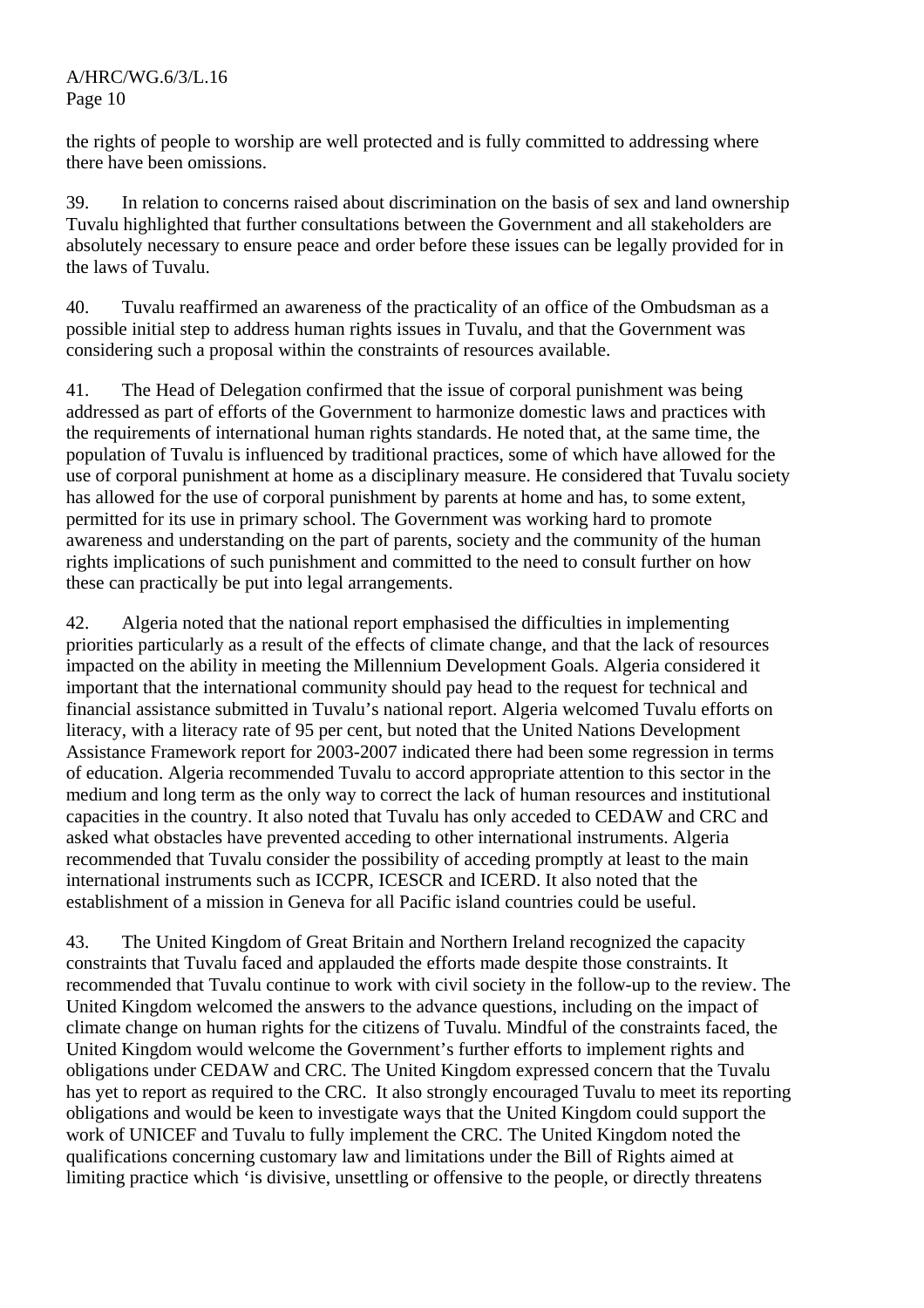Tuvaluan values and culture'. While the limitations are further clarified by the Constitution, actions must be 'reasonable and justifiable within a democratic society'; there are still forms of discrimination against women in family law and restrictions on freedom of religion, belief and expression in Tuvalu. It welcomed the explanation of the work underway to review the law in this area and encouraged Tuvalu in their efforts to correct this. The United Kingdom recommended that Tuvalu prioritise necessary reforms to modernise legislation and eliminate all forms of discrimination.

44. France congratulated Tuvalu on the human rights situation which it considered basically satisfactory. It expressed concern by the number of cases of discrimination against women, particularly based on certain traditions. It noted that domestic violence is often neglected, particularly due to the lack of evidence, and asked how information on domestic violence is collected. France recommended that Tuvalu establish equality between the sexes in the Constitution and take all necessary measures to counter gender-based discrimination. It noted that even if rape is criminalized, domestic violence is not included in the definition. France recommended that Tuvalu penalize rape, whoever is responsible, including marital rape. In noting that Tuvalu is not State party to ICCPR and ICESCR, and while aware of the material difficulties faced, France recommended that the Government sign and ratify these two major instruments as soon as possible. It noted the lack of a specific mechanism for the promotion and protection of human rights because of a lack of financial and technical resources, and hoped that Tuvalu will consider these problems as a priority. France recommended that Tuvalu establish a national human rights institution in accordance with the Paris Principles.

45. Zambia expressed its support and encouragement while noting that Tuvalu has a long way to go in meeting some of its national and international obligations in the area of human rights. It noted that Tuvalu is not a party to the two major treaties, ICCPR and ICESCR. The two treaties that have been ratified, CEDAW and CRC, had not yet been domesticated into national law. It noted with interest and as remarkable achievements the life expectancy at birth of 67 years, the adult literacy rate of 95 per cent and that there is free health services and compulsory free education for children from 7 to 14 years. Zambia recommended that the State call on the international community to offer the very much needed technical assistance to Tuvalu as stipulated and outlined in paragraph 77 of the national report and address the call by Tuvalu for technical assistance in the establishment of a human rights institution.

46. Latvia referred to the 2003-2007 United Nations Development Assistance Framework report, which noted that Tuvalu had an excellent record of meeting its people's basic needs since its independence in 1978, with nearly universal access to basic health services and formal education. It appreciated in particular the response given regarding the issue of standing invitations to the special procedures. Latvia believed that accommodation of special procedures mandate-holders does not place significant burden on a country, even a small one, as exemplified by a number of small states that have issued standing invitations. Latvia also considered that the special procedures mandate holders are sensitive to the resource constraints of smaller states in the preparations of their visits. While no requests have been made by special procedures mandate holders to visit Tuvalu, Latvia recommended that Tuvalu consider extending a standing invitation to all special procedures of the Human Rights Council.

47. Maldives underlined, as noted in the national report, that the greatest threats facing Tuvalu, its people and their human rights is climate change and sea-level rise. Global warming immediately and directly undermines a wide-range of fundamental rights in Tuvalu including the rights to food, to water, to adequate housing, to development, to health and even to life. It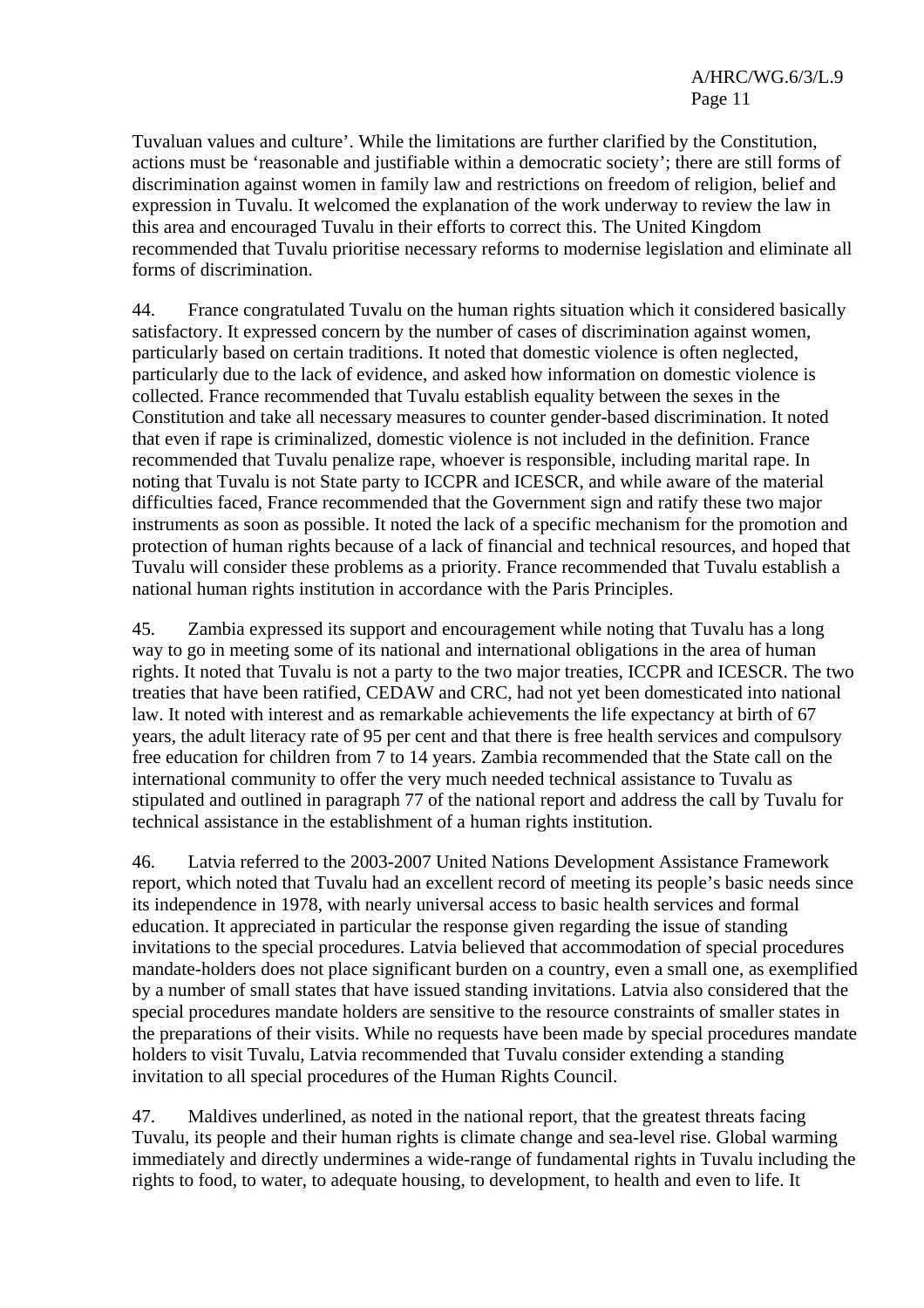congratulated Tuvalu for its tireless efforts to protect the rights of its people by campaigning against human-induced climate change. The Maldives recognized that Tuvalu on its own is incapable of fully protecting the wide range of rights and freedoms directly implicated by climate change, which ultimately originates far beyond its borders. It thus considered that the international community, in particular the major emitting countries of the developed world, must also take responsibility by arresting their dangerous interference with the global climate system. The Maldives recommended that Tuvalu continue to engage with the international community particularly the major emitting countries of the developed world, many of whom are members of the Human Rights Council, and to work with those countries in order to promote the human rights of Tuvaluans by securing significant global reductions in greenhouse gas emissions. It also recommended that Tuvalu participate in discussions in the Human Rights Council, scheduled in March 2009, on the relationship between human rights and climate change, in order to send a strong message to the parties to the United Nations Framework Convention on Climate Change on the importance of reaching an effective and workable global agreement on climate change mitigation and adaptation.

48. Brazil welcomed the important concrete steps undertaken in relation to Tuvalu's accession to CEDAW, and the submission of its first State report in June 2008. Brazil specifically noted Tuvalu's recognition of the importance of setting up, as early as possible, a national commission for human rights and a human rights office in the country, and called upon the international community to consider technical assistance and financial support in building such institutions as well as in providing human rights education programmes and awarenessraising activities. Within the spirit of the up-coming Review Conference on racism, racial discrimination, xenophobia and related intolerance, Brazil recommended that the Government keep working in cooperation with OHCHR on this theme as entering the final phase of the preparatory process for the Review Conference. Brazil recommended that the Government work towards accomplishing the human rights goals set by Resolution 9/12 of the Human Rights Council and that it also work towards strengthening its public policy for the guarantee of the rights of the child, with special attention to children without parental care. In recognizing the efforts of Tuvalu, Brazil recommended the ratification of human rights treaties to which Tuvalu is not a party yet. Regarding access to justice, Brazil noted that since the only High Court is physically located in the capital it is expensive for parties and witnesses residing in other islands to attend the hearing of their cases. It asked what measures are taken to make the High Court more accessible to Tuvalu's population.

49. Cuba thanked for the presentation of results achieved and took note of the problems and challenges remaining which had been honestly acknowledged by the Government as well as the decisiveness and readiness to overcome them. It particularly underscored the free access to medical health care provided by the Government and efforts and resources allocated to provide adequate care for serious cases where the necessary treatment is not available in the country, with patients sent to Fiji or New Zealand at the expense of the Government. It acknowledged the achievement in the field of education, particularly the improvement of the curricula, and noted measures taken in supporting young people and the advancement of women. Cuba recommended that Tuvalu continue its actions in promoting and protecting human rights effectively on the ground and achieving the goals set up in the national strategy for sustainable development.

50. Canada recognized that Tuvalu faced many development challenges and capacity constraints, and noted that the national report showed laudable transparency in recognizing the issues faced in the field of human rights. Canada referred to that a recent UNDAF report highlighted Tuvalu's recent focus on the devolution of authority to the traditional local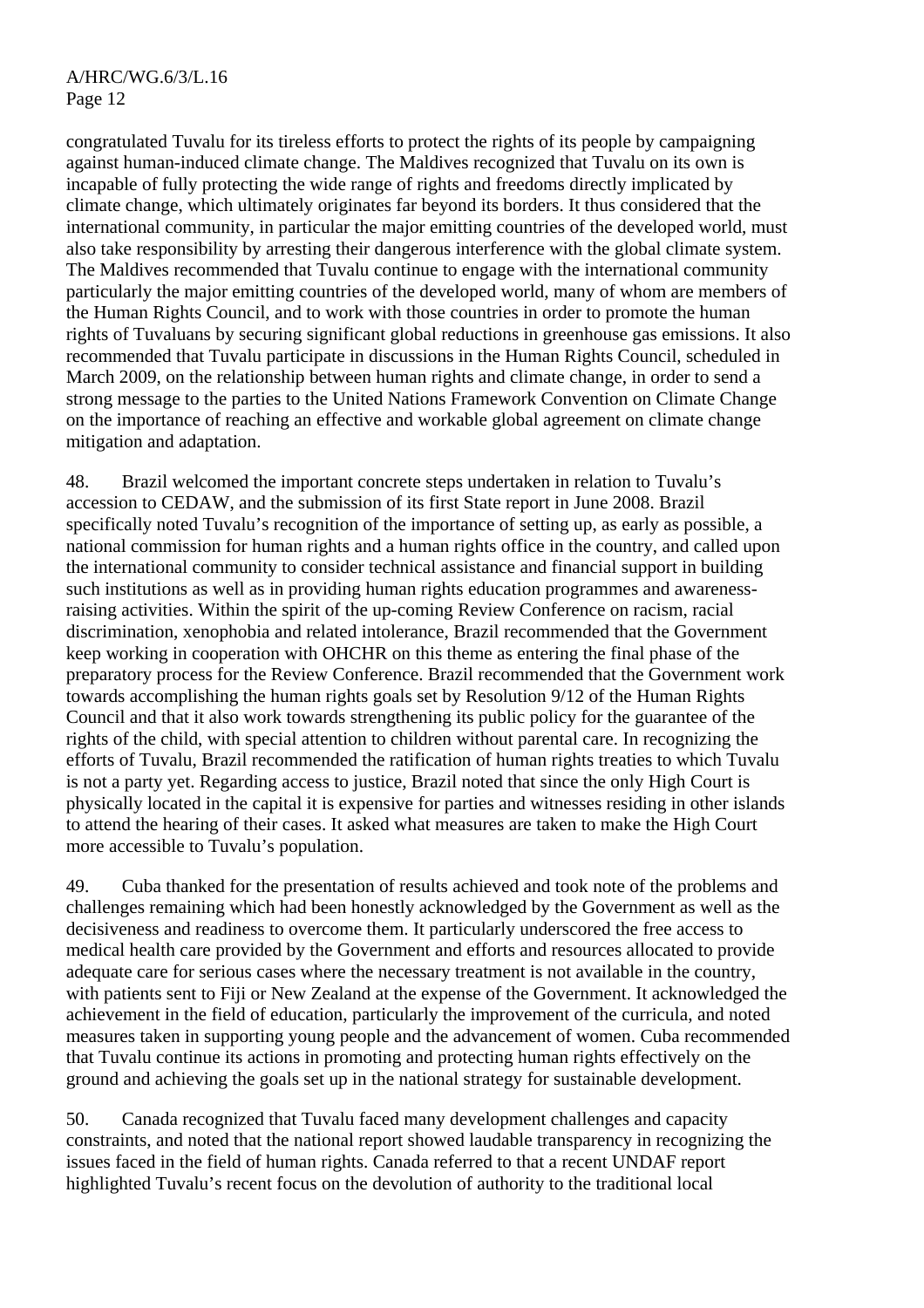government bodies, in an effort to further the development of the outer islands. The report also indicated that in the outer islands, in particular, traditional and customary practices result, at times, in discriminatory practices against women, and in religious discrimination. Canada was encouraged by Tuvalu's submission for the review, which recognized that in the face of these challenges there is a need to support individual freedoms of belief and expression. Tuvalu had also recognized in its report to CEDAW that certain areas of its domestic law must be brought in compliance with CEDAW, in particular areas of land and family law, which Canada considered also a significant step. Canada recommended (a) that Tuvalu continue to combat discriminatory societal behaviours, including by working at reforming domestic laws, in particular land and family laws, that require amendment in order for Tuvalu to be in compliance with CEDAW. Canada noted that to this day Tuvalu has failed to convene its Court of Appeal although a notice to that regard was filed with the trial court in relation to a 2005 High Court ruling on the banning of a religious group on an outer island. Recourse to appeal is rooted in the general principle of law establishing the right to invoke judicial action, and it is provided for in the 1986 Constitution. Canada also recommended (b) that Tuvalu convene the Court of Appeal in the interest of addressing the pending appeal to the 2005 High Court's ruling of the case of Teonea v. Kaupule. Furthermore, Canada recommended (c) that Tuvalu ratify core international human rights instruments, in particular ICCPR and ICESCR.

51. China expressed appreciation for Tuvalu's efforts and achievements in recent years in the field of human rights. It asked how climate change affects the human rights situation in Tuvalu, and the efforts made and difficulties encountered.

52. Morocco noted that Tuvalu's voluntary commitments demonstrate the dedication to ensuring fundamental rights and freedoms. It noted, however, that despite the manifested will and the tremendous efforts made, the promotion and protection of human rights and fundamental freedoms is still dependant on the availability of financial, human and technical resources. Despite these constraints, Tuvalu continued to focus on harmonizing its national legislation with international human rights instruments and to setting up institutional structures to ensure the full enjoyment of these rights as well as human, social and economic development. Morocco recommended that Tuvalu persevere along its path and ask that the international community provide all the technical and financial support needed by Tuvalu during this process, particularly for the setting up of national human rights institution in conformity with the Paris Principles; for the continuation of their efforts to harmonize national legislation with international human rights instruments; for the awareness raising and dissemination of human rights principles among the population at large; and for human rights training for officers responsible for law enforcement in Tuvalu.

53. In responding to issues raised, Tuvalu reiterated its appreciation for the recommendations and questions. The Head of Delegation was encouraged by the statements of support to achieve results on human rights and for possible financial assistance, particularly through calls to the international community to provide much needed support. He noted there were administrative, political and legal implications to addressing the issues raised, and budgetary implications involved in establishing an institutional framework.

54. Referring to the concern expressed about educational standards, Tuvalu reiterated its full commitment to universal access to education while it also explained that access to quality education is a challenge.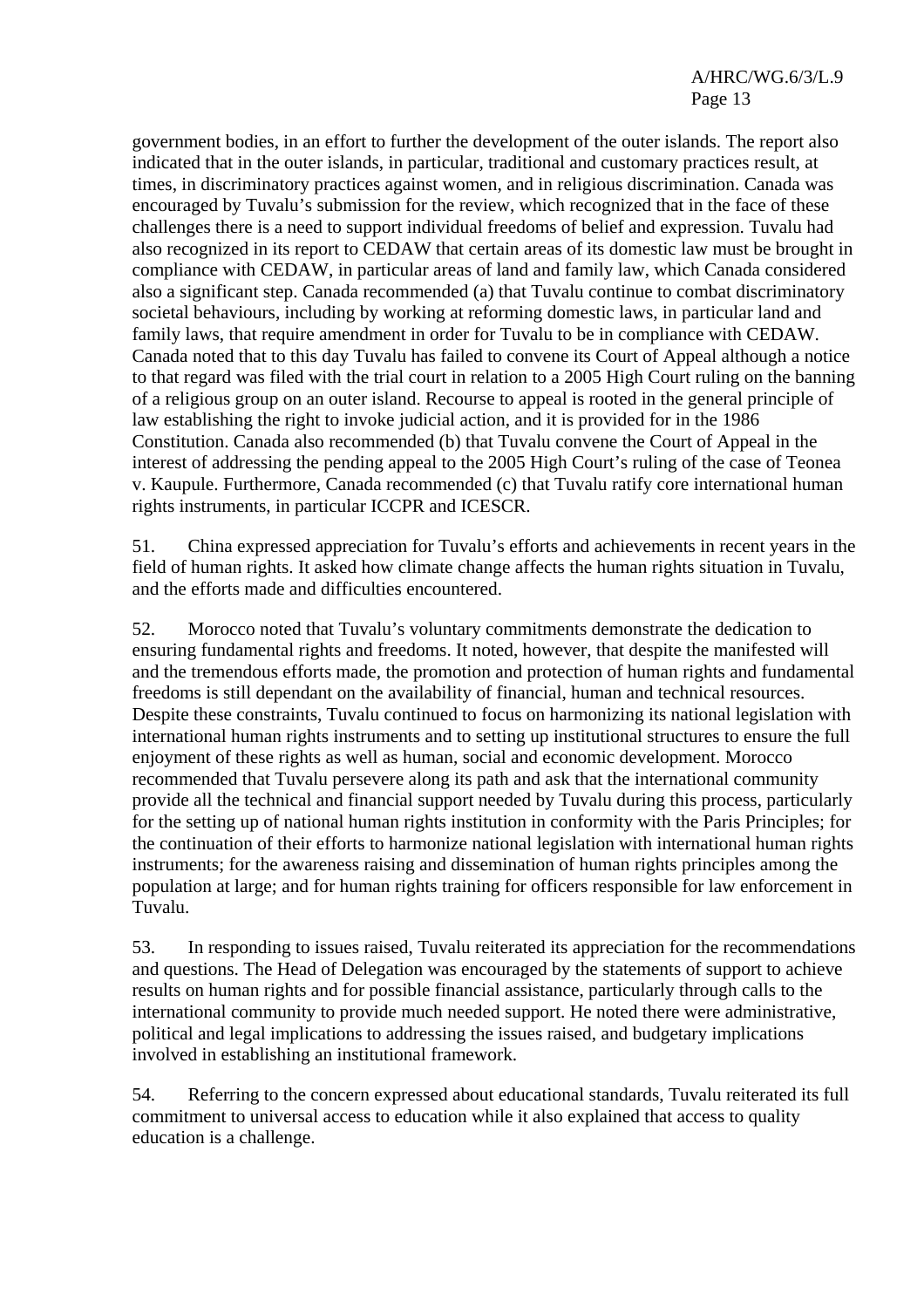A/HRC/WG.6/3/L.16 Page 14

55. On the issue of acceding to treaties such as ICCPR and ICESCR, Tuvalu recalled its full commitment to the spirit and substance of these conventions and to accede, but only after consultations and taking into account the resource implications.

56. The Head of Delegation assured that the Government will work with civil society and all stakeholders to fulfil its human rights obligations.

57. While agreeing with the need to harmonize customary law with traditional practices and to provide for this in laws, Tuvalu pointed out that many of the laws dated from colonial times and needed review and updating. The Government would consult upon and amend such laws as necessary, including the modernising of its legislation, and welcomed the offer of technical assistance and financial resources from the United Kingdom in this regard. The delegation also stated that domestic violence and penalties for rape were important issues and the Government was fully committed to addressing them.

58. Tuvalu acknowledged the difficulties arising from the lack of capacity and resources to provide all levels of medical care in Tuvalu to the people, as persons requiring operations often had to travel to Fiji and New Zealand for such care at the expense of the Government.

59. The Head of Delegation indicated that Tuvalu was operationalising human rights, including through strategies on sustainable development and that it supported international efforts through sponsoring and supporting resolutions on such matters.

60. Regarding the devolution of decision making to the governance bodies on the outer islands, Tuvalu very strongly supported to undertake such within the context of cultural and traditional practices in accordance with Polynesian culture. It referred to areas where a lack of understanding and awareness existed of the human rights implications of traditions and practices. The Government welcomed any collaboration from partners to help in correcting these issues and improve the alignment of such practices with international standards.

61. The Head of Delegation noted that land ownership was an important issue in the Pacific, and land played a major role in the life on the islands. It was a very sensitive issue, for example, no one, not even private companies, can buy the right of ownership of the land from the Tuvaluans.

62. Tuvalu expressed appreciation for questions on how climate change was affecting the people who are very concerned about the impacts. The Government is working in close cooperation with the international community and hoped that urgent measures would be taken to lower greenhouse emissions in the atmosphere and that technologies would be developed as a matter of urgency to address climate change also for adaptation. Tuvalu confirmed its interest and willingness to participate in the Council's planned consideration of climate change and human rights in March 2009. The Head of Delegation considered that time is running out for the international community and there is a role for the universal periodic review process to advise the Human Rights Council and the United Nations on the problem of climate change. He agreed with small island countries advocating and encouraging for a proper dialogue, and added that Tuvalu is being constantly forced to take up the option of resettling its people in other countries. He stated that to relocate the population with all their cultural and fundamental human rights would be self-defeating for the international community, and considered it would be unfortunate if the Human Rights Council would take the view that this is an option.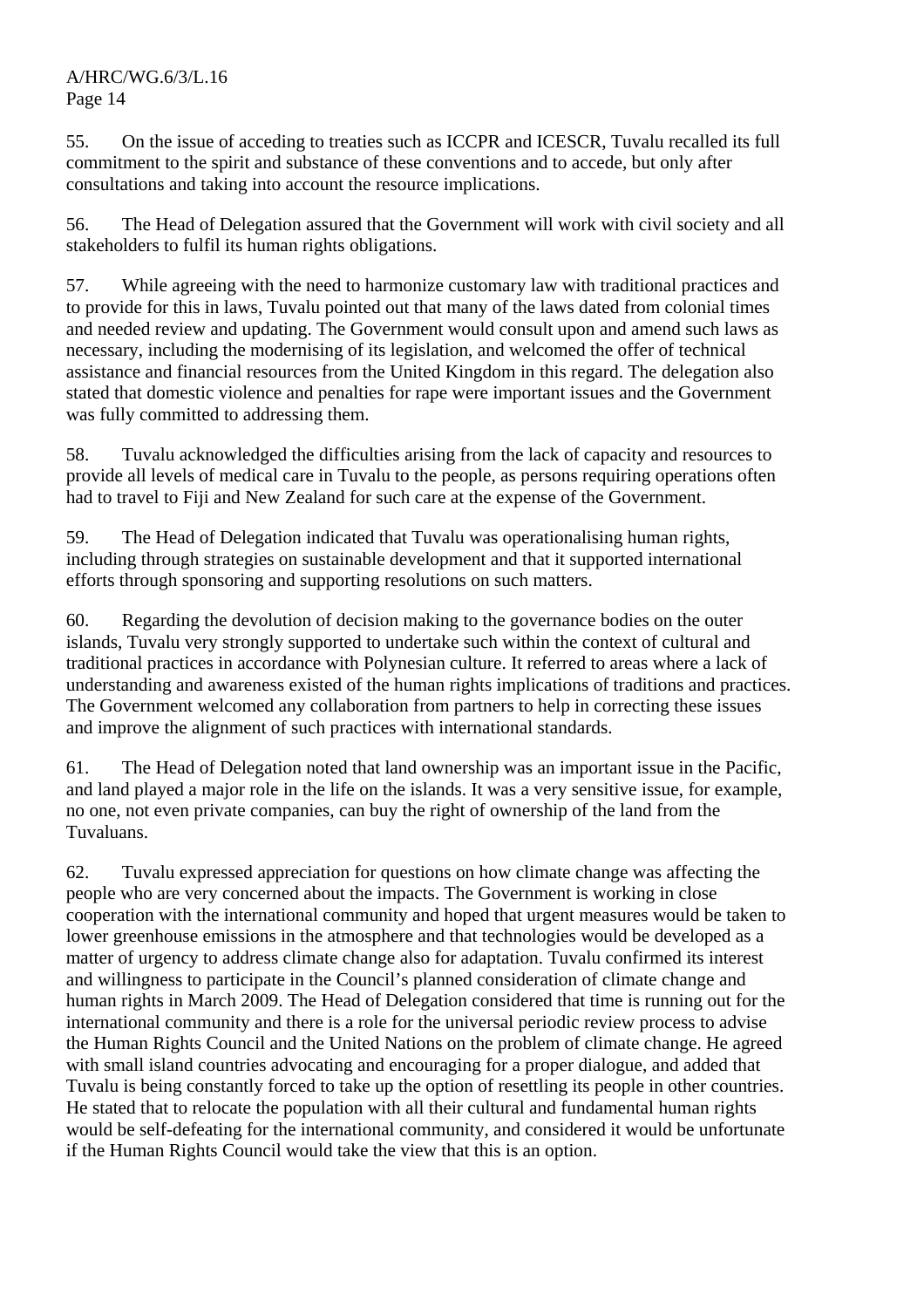63. The Attorney-General of Tuvalu answered questions on access to justice and the High Court and Court of Appeal, which is being looked into by the Government including within the context of the on-going process of reviewing the laws to improve them, a project which is supported by Australia and the United Kingdom. The High Court is located in the capital because of the limited resources in the country and the fact that it is the only place with access to internet and legal materials. Nevertheless, the Government provides the office of the peoples' lawyer with funding every year for those who wish to have legal advice or representation free of charge. The office is provided with a budget for all the islands, depending on the number of calls and requests for assistance, including in preparing cases to the High Court.

64. The Attorney-General explained that the Court of Appeal was established by law following Tuvalu's independence, but that no one had appealed its decision prior to 2005. The first appeal case from 2006 is still pending and is a source of tension between traditional matters and freedom of religion as a right laid down in the Constitution. The main problem is financial resources, and the Government has sent out a request for assistance and is seeking judges from around the globe. She noted that Tuvalu has provided some funding to the Office of the Judiciary to launch the judicial work and that Tuvalu would welcome any assistance for the Court of Appeal to sit urgently in Tuvalu.

65. The Head of Delegation referred to questions on the establishment of a national commission on human rights and a human rights office and stated that the Government is conscious of the need to set up such mechanisms. Tuvalu is trying to find ways to operationalize this commitment realistically and without constraining other priorities. One proposal being considered is for the pooling of resources from small island States in the Pacific to a regional human rights facilitating institution based under the Secretariat of the Pacific Community and the Pacific Islands Forum. Through such an institution, assistance could be provided to launch human rights actions in small island countries like Tuvalu and support the pursuance and implementation of human rights actions including acceding to relevant conventions on human rights. Tuvalu considered this a very practical approach and pursues dialogue with the Secretariat of the Pacific Community and the Pacific Islands Forum on the possibilities.

66. In closing, Tuvalu referred to the many pertinent issues raised, and thanked all members of the Working Group of the Human Rights Council for the comments and the offers for possible assistance. The Head of Delegation also expressed appreciation in particular to the regional bodies that had assisted Tuvalu, and noted that the universal periodic review was a process which should lead not only to a periodic report but also to improving the actual human rights situation on the ground.

## **II. CONCLUSIONS AND/OR RECOMMENDATIONS**

67. The recommendations formulated during the interactive dialogue have been examined by Tuvalu and the recommendations listed below enjoy the support of Tuvalu:

1. Ratify human rights treaties to which Tuvalu is not a party yet (Brazil); ratify, in particular, the International Covenant on Economic Social and Cultural Rights and the International Covenant on Civil and Political Rights (Switzerland, Italy); ratify core international human rights instruments, in particular the International Covenant on Civil and Political Rights and the International Covenant on Economic, Social and Cultural Rights (Canada); give positive consideration, as a matter of priority, to ratification of at least the International Covenant on Civil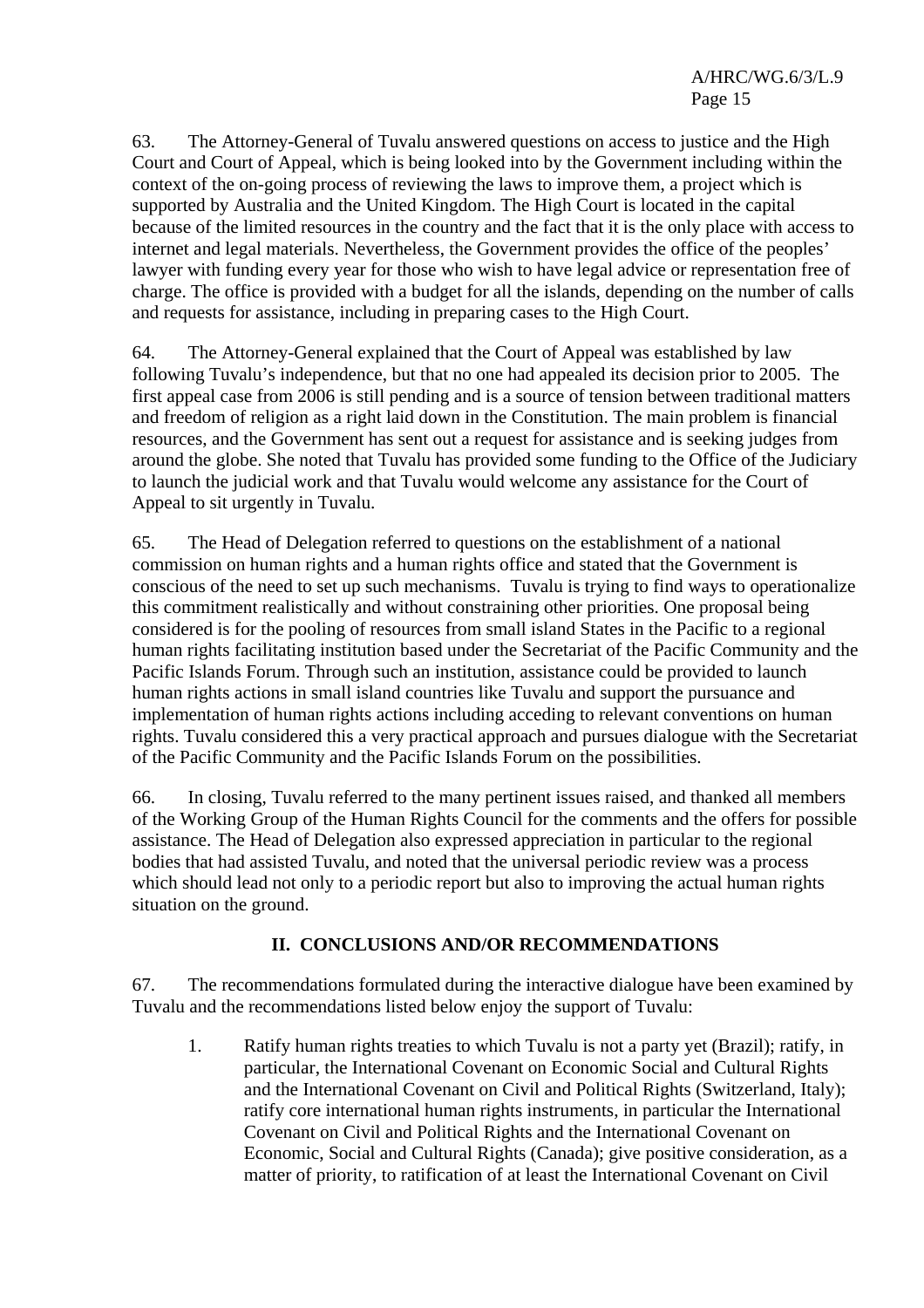and Political Rights and the International Covenant on Economic, Social and Cultural Rights (Mexico); consider ratifying other key treaties, particularly the International Covenant on Civil and Political Rights and the International Covenant on Economic, Social and Cultural Rights (Slovenia); sign the International Covenant on Civil and Political Rights and the International Covenant on Economic, Social and Cultural Rights (Australia); sign and ratify the International Covenant on Civil and Political Rights and the International Covenant on Economic, Social and Cultural Rights as soon as possible (France);

- 2. Consider the possibility of acceding promptly at least to the main international instruments, such as the International Covenant on Civil and Political Rights, the International Covenant on Economic, Social and Cultural Rights and the International Convention on the Elimination of All Forms of Racial Discrimination (Algeria); ratify the Convention against Torture (Switzerland);
- 3. Make good use of technical assistance from OHCHR to ratify expeditiously several major human rights treaties, including the International Covenant on Civil and Political Rights, the International Covenant on Economic, Social and Cultural Rights, the Convention against Torture and the International Convention on the Elimination of All Forms of Racial Discrimination (Japan);
- 4. Meet its reporting obligations under the Convention on the Rights of the Child (United Kingdom);
- 5. Extend a standing invitation to human rights special procedures (Mexico); issue a standing invitation to all special procedures (Czech Republic); consider extending a standing invitation to all special procedures of the Council (Latvia);
- 6. Effectively strengthen its human rights institutional framework and further promote concrete programmes to raise awareness of human rights (Czech Republic);
- 7. Establish a national human rights institution in accordance with the Paris Principles (France); call on the international community to offer the very much needed technical assistance to Tuvalu as stipulated and outlined in paragraph 77 of the national report and address the call by Tuvalu for technical assistance in the establishment of a human rights institution (Zambia);
- 8. Build a national commission for human rights and a human rights office in the country, and provide human rights education programmes and awareness-raising activities, calling upon the international community to consider technical assistance and financial support (Brazil);
- 9. Persevere along its path and ask that the international community provide all the technical and financial support needed by Tuvalu during this process, particularly for the setting up of a national human rights institution in conformity with the Paris Principles; for the continuation of their efforts to harmonize national legislation with international human rights instruments; for the awareness raising and dissemination of human rights principles among the population at large; and for human rights training for officers responsible for law enforcement (Morocco);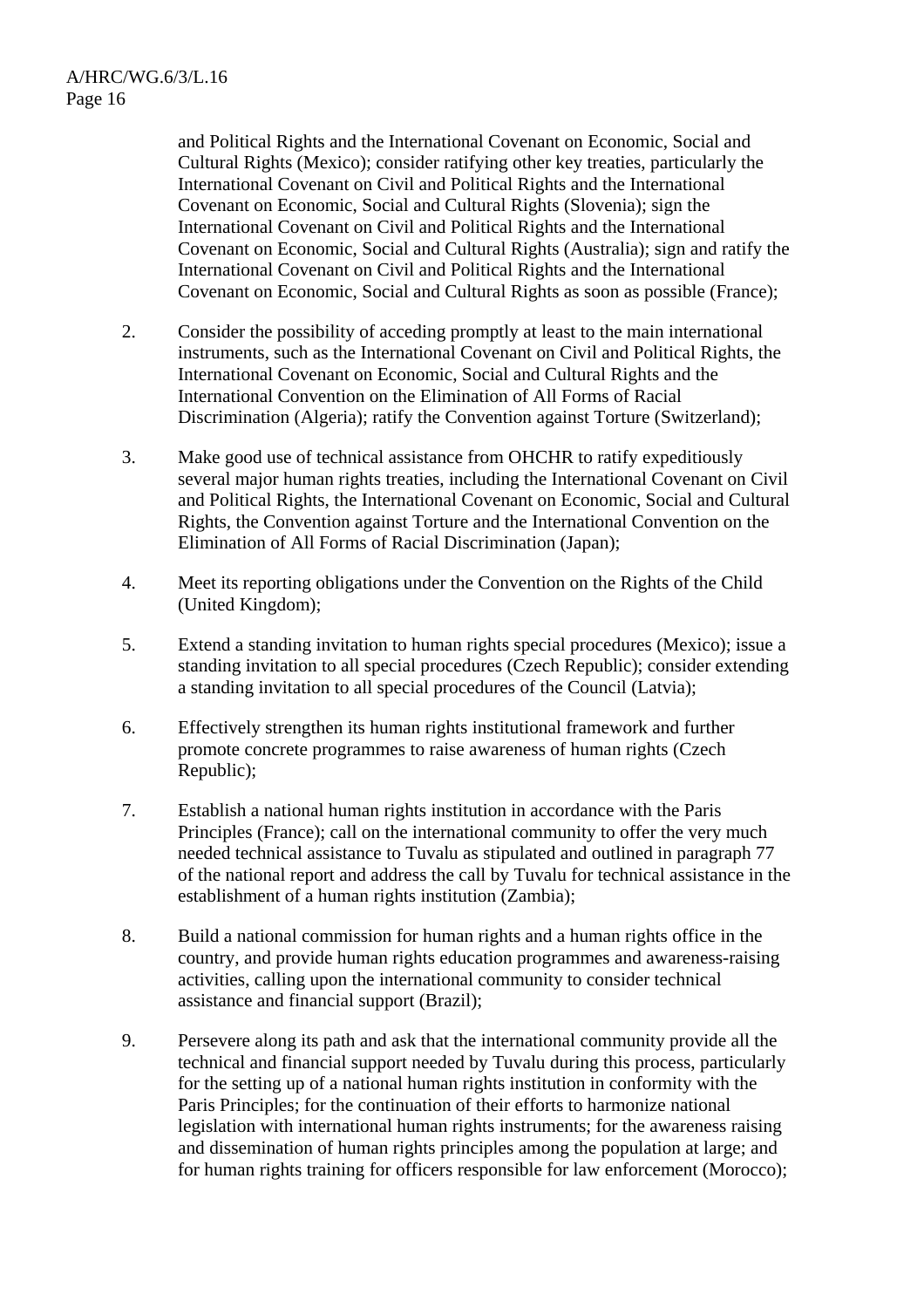- 10. Prioritize necessary reforms to modernize legislation and eliminate all forms of discrimination (United Kingdom);
- 11. Keep working in cooperation with OHCHR on the theme of the upcoming Review Conference on racism, racial discrimination, xenophobia and related intolerance, as entering the final phase of its preparatory process (Brazil);
- 12. Develop a comprehensive strategy to reduce domestic violence in Tuvalu, including raising public awareness of the issue and identifying ways to combat such violence (New Zealand); implement effective means to ensure greater public awareness of the issues of domestic violence and gender discrimination and encourage greater involvement of Government agencies and civil society in efforts to address these issues (Australia);
- 13. Convene the Court of Appeal in the interest of addressing the pending appeal to the 2005 High Court's ruling of the case of *Teonea v. Kaupule* (Canada);
- 14. Continue actions and efforts to promote and protect human rights effectively on the ground and towards achieving the objectives set out in its national strategy for sustainable development (Cuba);
- 15. Step up efforts on enhancing the awareness of the population of the impact of climate change and involve the population more in the decision-making process in mitigating and adapting to the consequences of such changes (Switzerland); continue to play an active role in promoting international cooperation to combat climate change (Philippines); continue to engage with the international community, particularly the major emitting countries of the developed world, many of whom are States members of the Council; work with those countries in order to protect the human rights of Tuvaluans by securing significant global reductions in greenhouse gas emissions (Maldives); participate in discussions in the Council, scheduled for March 2009, on the relationship between human rights and climate change, in order to send a strong message to the parties to the United Nations Framework Convention on Climate Change on the importance of reaching an effective and workable global agreement on climate change mitigation and adaptation (Maldives);
- 16. Accord appropriate attention to the education sector in the medium and long term as the only way to correct the lack of human resources and institutional capacities in the country (Algeria);
- 17. Work with civil society on follow-up to the review (United Kingdom).

68. The following recommendations will be examined by Tuvalu which will provide responses in due time. The response of Tuvalu to these recommendations will be included in the outcome report adopted by the Council at its tenth session:

1. Work towards reaching the human rights goals set by the Council in its resolution 9/12 and to strengthening its public policy guaranteeing the rights of the child, with special attention to children without parental care (Brazil);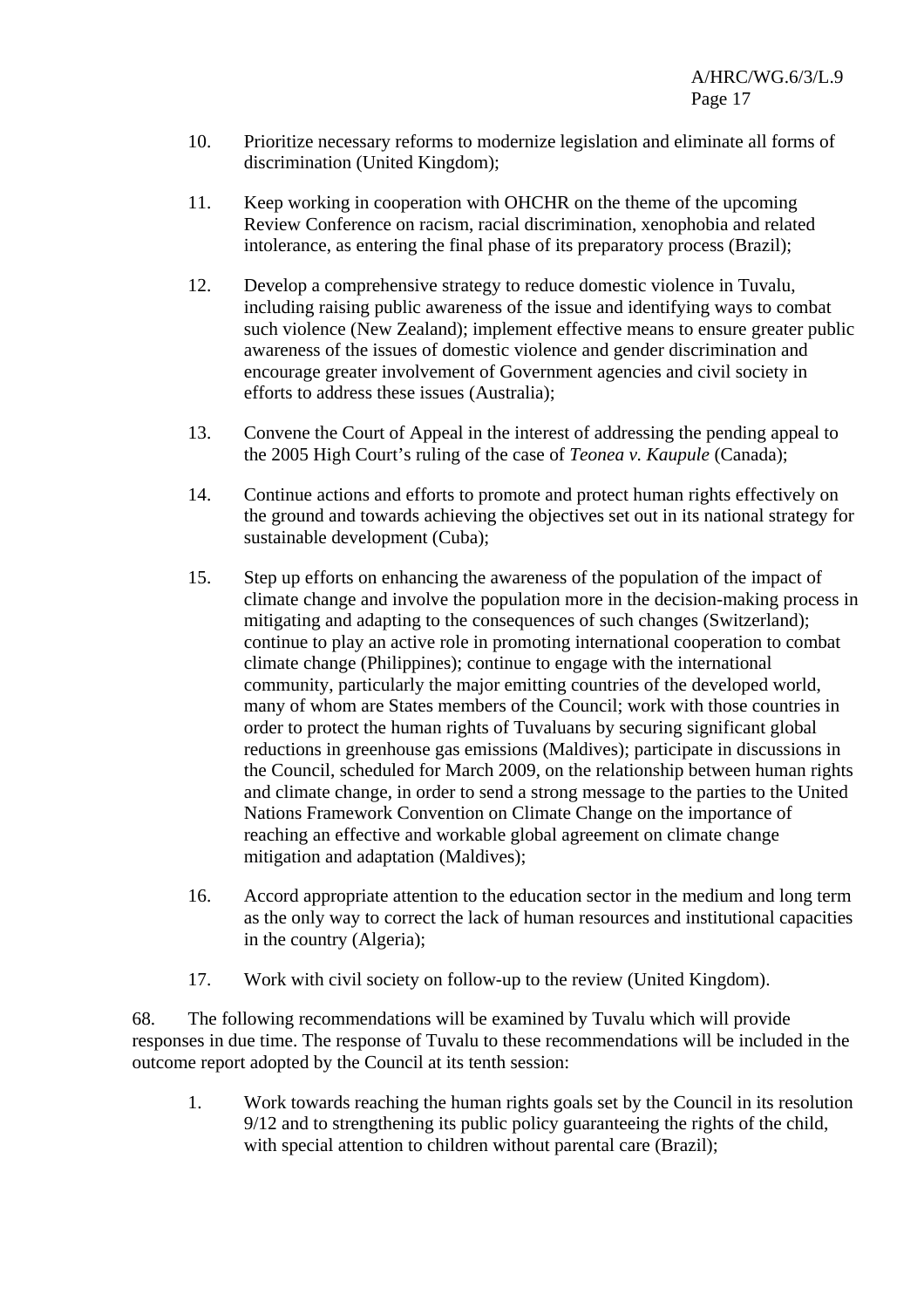- 2. Incorporate fully in its legislation the provisions of the Convention on the Rights of the Child to enhance the protection of children's rights (Italy);
- 3. Continue cooperation with OHCHR with a view to making necessary improvements in the fields of legislative reform on the punishment of sexual abuse of children, land and family laws, and the establishment of a national human rights commission and a human rights office (Turkey);
- 4. Consider appointing an Ombudsman with responsibility for investigating alleged violations of human rights as a short-term measure (New Zealand);
- 5. Amend the Constitution to prohibit discrimination against persons with disabilities (New Zealand);
- 6. Eliminate any legislation that have discriminatory effects against women, implement the relevant recommendations of the Committee on the Elimination of Discrimination against Women, and introduce a gender-specific dimension to the anti-discrimination provision of the Constitution (Switzerland); continue to strengthen measures to promote the equal rights of women and counter discrimination (Philippines); adopt a law that prohibits discrimination on the basis of gender (Netherlands); amend the Constitution to include freedom from discrimination on the grounds of sex (New Zealand); incorporate in its legislation at all levels, including at the level of the Constitution, provisions banning discrimination on grounds of sex and gender (Mexico); stay strongly committed to the topic and further discussion leading to an amendment of the Constitution prohibiting discrimination based on sex and gender (Germany); establish equality between the sexes in the Constitution and take all necessary measures to counter gender-based discrimination (France);
- 7. Penalize rape, whoever is responsible, including marital rape (France);
- 8. Reform the Penal Code to cover offenses such as sexual abuse against minors and to eliminate corporal punishment (Mexico);
- 9. Improve the implementation of the law on granting asylum (Netherlands).
- 10. That features of Tuvalu's legal framework, which incorporates customary law but excludes those precepts which may be perceived as violations of human rights, and which always give precedence to the interpretation of law that is compatible with the international obligations be singled out as good practices in the field of human rights (Mexico).

69. The recommendations noted in the report in paragraphs 31(b) and 50(a) above did not enjoy the support of Tuvalu.

70. All conclusions and/or recommendations contained in the present report reflect the position of the submitting State(s) and /or the State under review thereon. They should not be construed as endorsed by the Working Group as a whole.